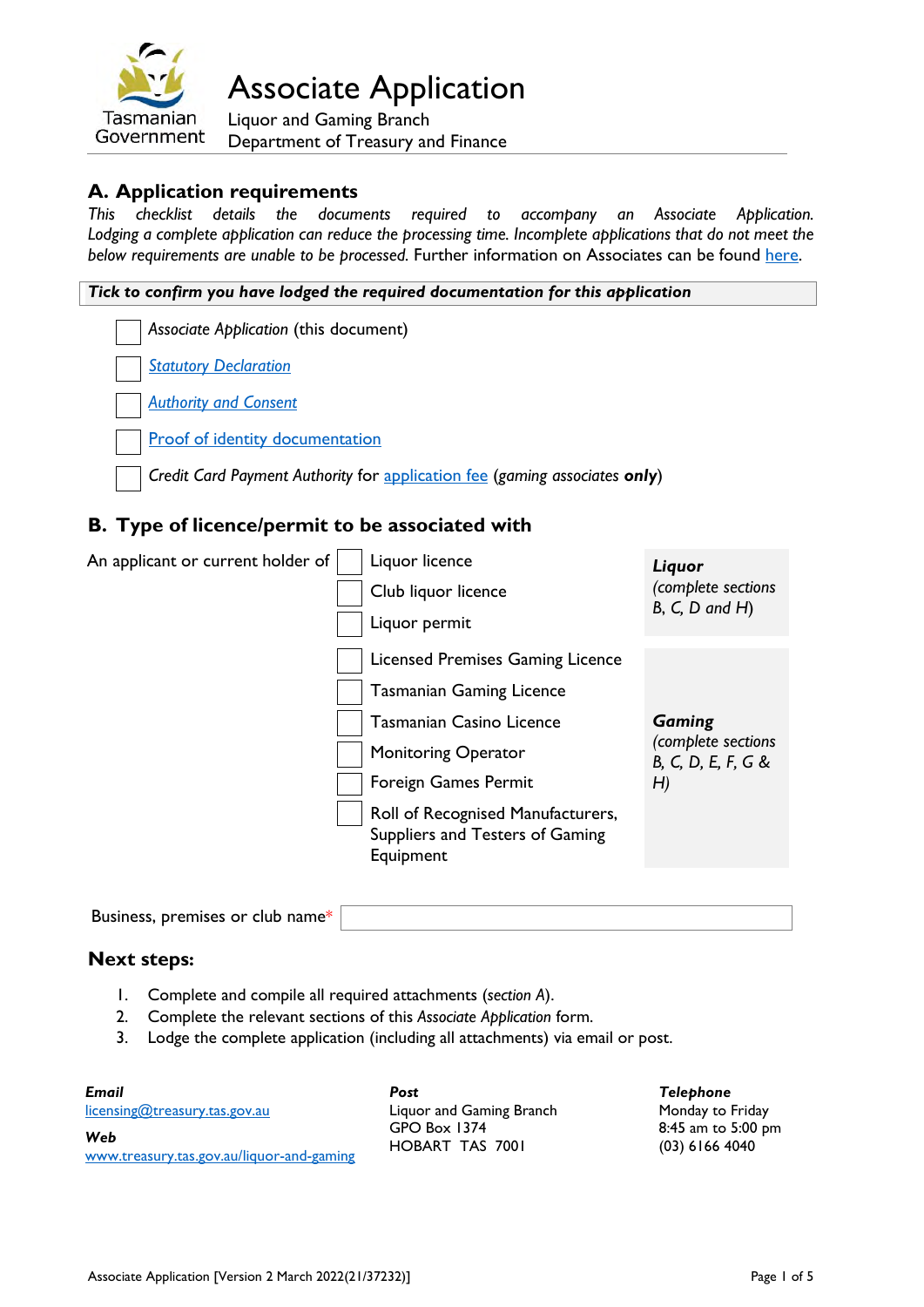# **C. Type of associate**

| How are you associated to<br>the above named business, premises,<br>club? | [Select from the below options and specify your association to the<br>applicant or current licence/permit holder.] |
|---------------------------------------------------------------------------|--------------------------------------------------------------------------------------------------------------------|
| I hold or will hold:                                                      | Office Bearer title                                                                                                |
|                                                                           | (for club licences e.g. Treasurer, president, secretary)                                                           |
|                                                                           | specify                                                                                                            |
|                                                                           | relevant financial interest                                                                                        |
|                                                                           | (for example investor, shareholder, business partner)<br>specify                                                   |
|                                                                           |                                                                                                                    |
|                                                                           | relevant position in the business<br>(for example, director, manager)                                              |
|                                                                           | specify                                                                                                            |
|                                                                           | relevant power or significant influence in the                                                                     |
|                                                                           | management or operation of the business                                                                            |
|                                                                           | specify                                                                                                            |
| I am a relative (full or half-blood):                                     | child<br>spouse                                                                                                    |
|                                                                           | sibling<br>partner                                                                                                 |
|                                                                           | parent                                                                                                             |
| <b>D. Associate details</b>                                               |                                                                                                                    |
| <b>Title</b>                                                              |                                                                                                                    |
| Surname                                                                   |                                                                                                                    |
| Given name                                                                |                                                                                                                    |
| Middle name(s)                                                            |                                                                                                                    |
| Preferred name (if different from above)                                  |                                                                                                                    |
| Have you been known by another name?                                      | No<br>Yes                                                                                                          |
| If YES, provide former name and details                                   |                                                                                                                    |
| (e.g. maiden name, married name, name<br>change by deed poll)             |                                                                                                                    |
| Residential address                                                       |                                                                                                                    |
|                                                                           |                                                                                                                    |
|                                                                           | Postcode*<br><b>State</b>                                                                                          |
| Postal address<br>(if different from residential address)                 |                                                                                                                    |
|                                                                           | Postcode<br><b>State</b>                                                                                           |
|                                                                           |                                                                                                                    |
| Previous residential address                                              |                                                                                                                    |
|                                                                           | Postcode<br><b>State</b>                                                                                           |
| Date of birth (dd/mm/yyyy)                                                |                                                                                                                    |
| Place of birth                                                            |                                                                                                                    |
| Mobile                                                                    |                                                                                                                    |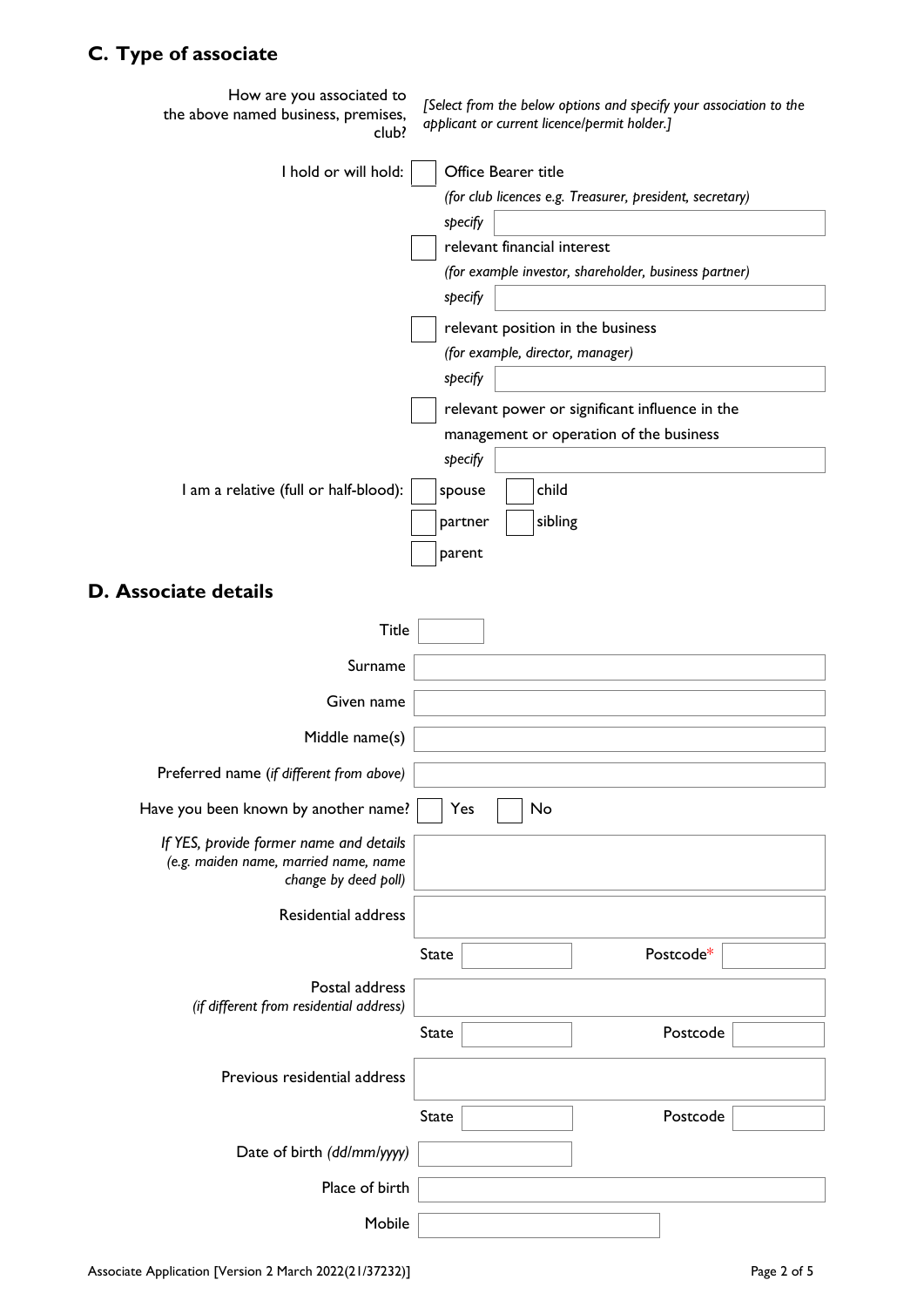| Home phone                                                                                                                                                    |                                                                                                                                                                                 |  |    |                                                                        |  |
|---------------------------------------------------------------------------------------------------------------------------------------------------------------|---------------------------------------------------------------------------------------------------------------------------------------------------------------------------------|--|----|------------------------------------------------------------------------|--|
| Email address                                                                                                                                                 |                                                                                                                                                                                 |  |    |                                                                        |  |
| Have you ever been found or pleaded guilty<br>to an offence in Tasmania, or any other<br>Australian State?                                                    | No<br>Yes<br>[If YES, insert offence details below. Examples of offences may<br>include (but are not limited to) assault, stealing, fraud, obtaining a<br>financial advantage)] |  |    |                                                                        |  |
| Nature of offence                                                                                                                                             |                                                                                                                                                                                 |  |    |                                                                        |  |
|                                                                                                                                                               | State                                                                                                                                                                           |  |    | Year                                                                   |  |
| Nature of offence                                                                                                                                             |                                                                                                                                                                                 |  |    |                                                                        |  |
|                                                                                                                                                               | State                                                                                                                                                                           |  |    | Year                                                                   |  |
| Nature of offence                                                                                                                                             |                                                                                                                                                                                 |  |    |                                                                        |  |
|                                                                                                                                                               | State                                                                                                                                                                           |  |    | Year                                                                   |  |
| Have you ever been bankrupt or are<br>currently an undischarged bankrupt?                                                                                     | Yes                                                                                                                                                                             |  | No | [If YES, provide details below. Supporting documents can be attached.] |  |
| Have you ever entered into a<br>debt agreement?                                                                                                               | Yes                                                                                                                                                                             |  | No | [If YES, provide details below. Supporting documents can be attached.] |  |
| Additional information<br>Other information relevant to the assessment of<br>associate suitability                                                            | Yes                                                                                                                                                                             |  | No | [If YES, provide details below. Supporting documents can be attached.] |  |
| E. Associate details [gaming only]<br>Complete this section if your association is with an applicant or current licence holder of a gaming licence or permit. |                                                                                                                                                                                 |  |    |                                                                        |  |
| Have you held a gaming or technicians<br>licence in any State or territory in<br>Australia?                                                                   | Yes                                                                                                                                                                             |  | No | [If YES, complete all of this section (section E).]                    |  |
| Licence type                                                                                                                                                  |                                                                                                                                                                                 |  |    | Licence number                                                         |  |
| State of issue                                                                                                                                                |                                                                                                                                                                                 |  |    | Year issued                                                            |  |
| Name of licensing authority                                                                                                                                   |                                                                                                                                                                                 |  |    |                                                                        |  |
| Are you currently employed in the<br>gaming industry?                                                                                                         | Yes                                                                                                                                                                             |  | No | [If YES, provide your employment and employer details below.]          |  |
| Year employment commenced                                                                                                                                     |                                                                                                                                                                                 |  |    |                                                                        |  |
| Occupation (current)                                                                                                                                          |                                                                                                                                                                                 |  |    |                                                                        |  |
| Venue name                                                                                                                                                    |                                                                                                                                                                                 |  |    |                                                                        |  |
| Venue address                                                                                                                                                 |                                                                                                                                                                                 |  |    |                                                                        |  |

State Postcode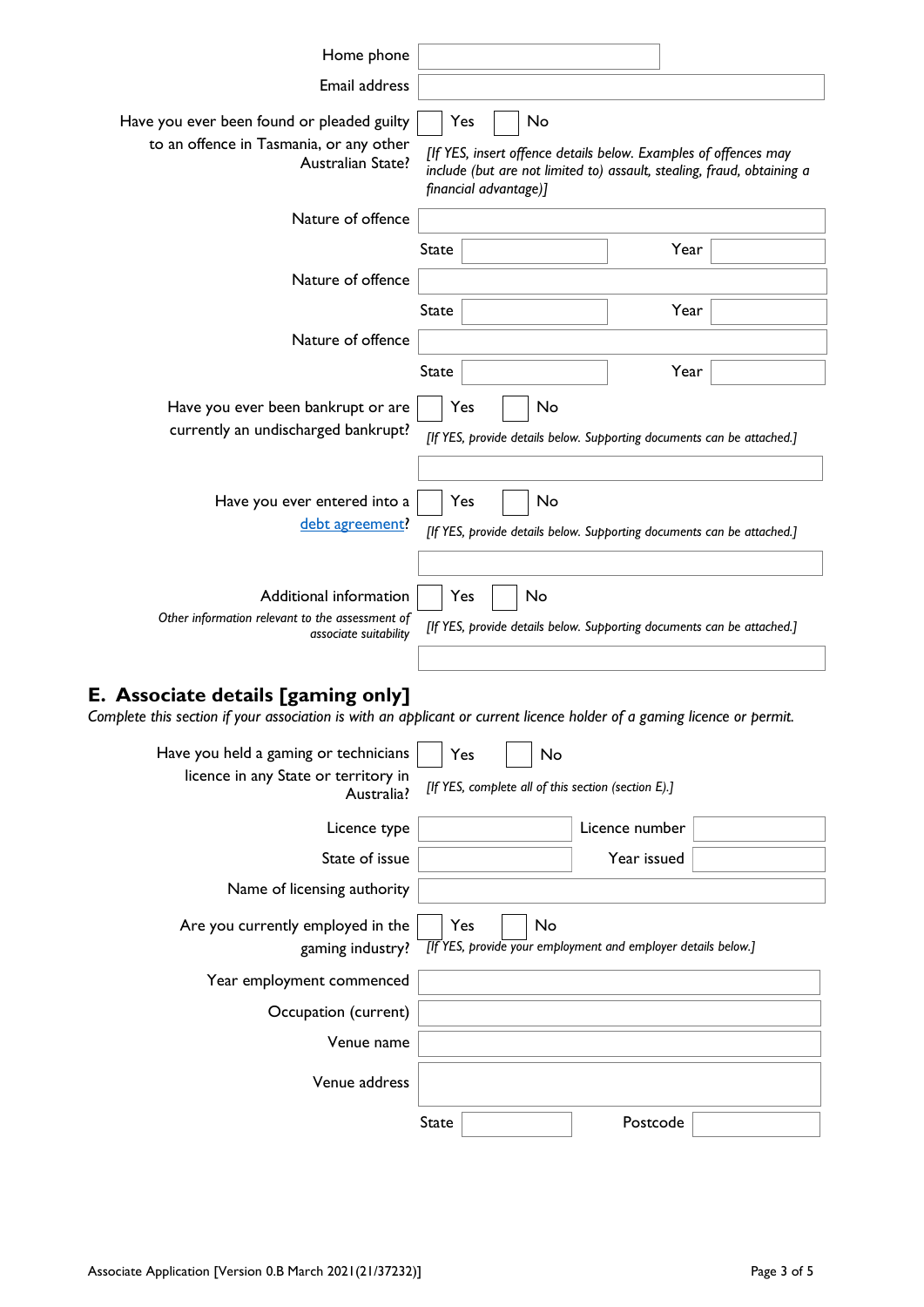# **F. Gaming History [gaming only]**

| Do you hold a current licence in the gaming industry, either<br>or overseas, or had such a licence revoked?                                                                                 | No<br>Yes |
|---------------------------------------------------------------------------------------------------------------------------------------------------------------------------------------------|-----------|
| If YES, provide licence type and number,<br>jurisdiction and name of the Control<br>Authority                                                                                               |           |
| Have you ever been refused a licence in the gaming industry,<br>either in Australia or overseas                                                                                             | No<br>Yes |
| If YES, provide further details                                                                                                                                                             |           |
| Have you applied to be an associate to an entity in the gaming<br>industry, either in Australia or overseas?                                                                                | No<br>Yes |
| If YES, provide further details                                                                                                                                                             |           |
| Have you ever been refused approval as an associate to<br>an entity in the Gaming industry, either in Australia or overseas?                                                                | No<br>Yes |
| If YES, provide further details                                                                                                                                                             |           |
| Have you ever been granted a licence by Government to<br>supply liquor, operate gaming activities, or another occupational<br>licence required by Government?                               | No<br>Yes |
| If YES, provide further details                                                                                                                                                             |           |
| Have you ever been refused a licence by Government to<br>supply liquor, operate gaming activities, or another occupational<br>licence required by Government or had such a licence revoked? | No<br>Yes |
| If YES, provide further details                                                                                                                                                             |           |
| Have you ever been the subject of disciplinary action<br>in the context of selling liquor and/or conducting gaming activities<br>as an associate to or as the holder of a gaming licence?   | No<br>Yes |
| If YES, provide further details                                                                                                                                                             |           |